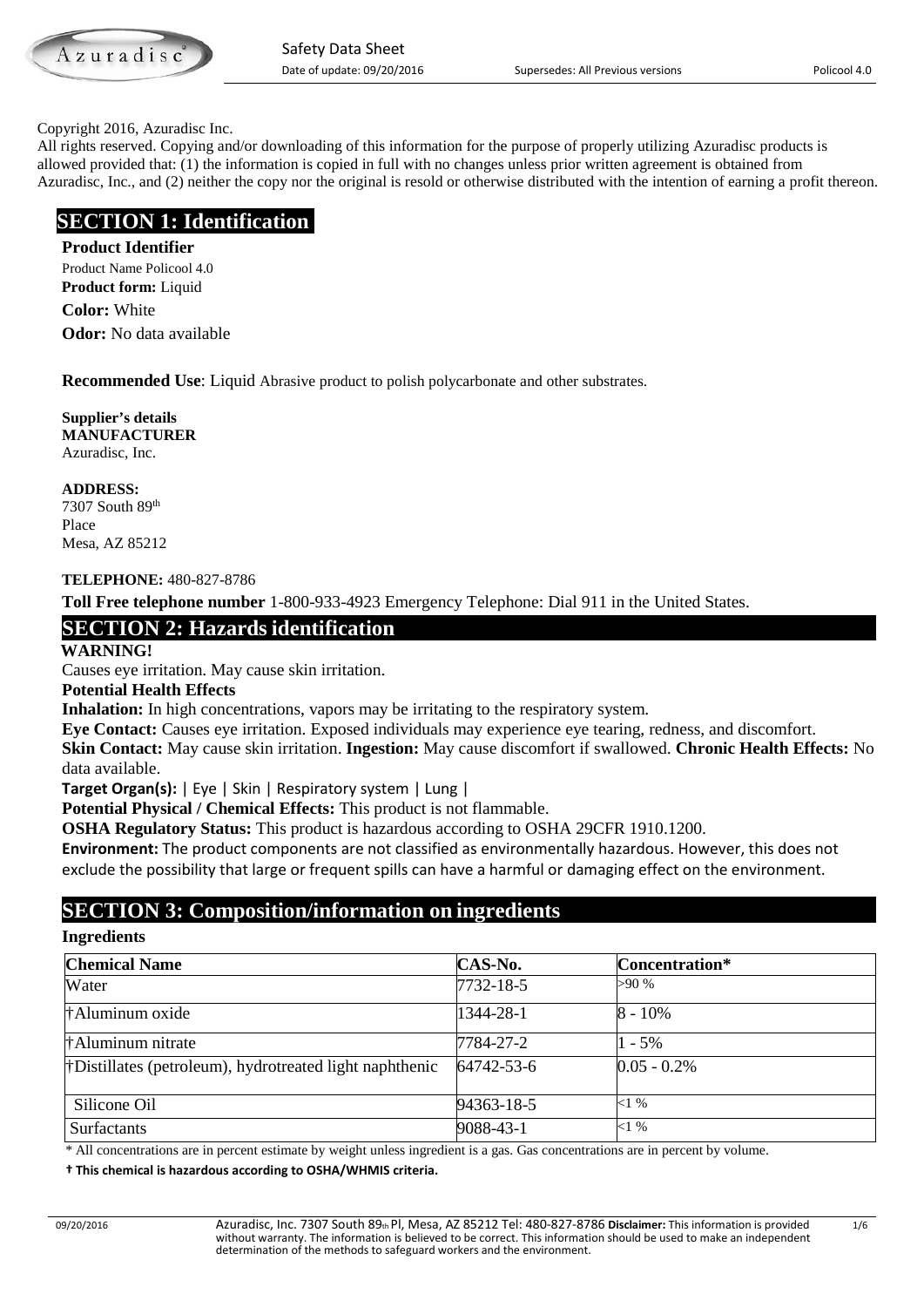**SECTION 4: First aid measures**<br>**Inhalation:** Move into fresh air and keep at rest. Get medical attention if any discomfort continues.

 **Eye Contact:** Immediately flush with plenty of water for at least 15 minutes. If easy to do, remove contact lenses. Flush thoroughly with water. If irritation occurs, get medical assistance. Get medical attention.

**Skin Contact:** Flush skin thoroughly with water. If irritation occurs, get medical assistance.

 **Ingestion:** Rinse mouth thoroughly. Get medical attention if any discomfort occurs.

# **ESECTION 5: Firefighting measures**

**Extinguishing Media:** Extinguish with foam, carbon dioxide, dry powder or water fog.

**Unsuitable Extinguishing Media:** None.

 **Special Fire Fighting Procedures:** Self-contained breathing apparatus and full protective clothing must be worn in case of fire.  **Unusual Fire & Explosion Hazards:** None known.

 **Hazardous Combustion Products:** Alumina compounds, Nitrogen Oxides

 **Protective Measures:** Selection of respiratory protection for firefighting: follow the general fire precautions indicated in the workplace. Self-contained breathing apparatus and full protective clothing must be worn in case of fire.

# **SECTION 6: Accidental release measures**

**Personal Precautions:** Avoid contact with eyes and prolonged skin contact. Wear appropriate personal protective Equipment. See Section 8 of the Safety Data Sheet for Personal Protective Equipment.

**Spill Cleanup Methods:** Absorb in vermiculite, dry sand or earth and place into containers. Collect and dispose of Spillage as indicated in section 13 of the Safety Data Sheet.

**Environmental Precautions:** Avoid discharge into drains, water courses or onto the ground.

 **Notification Procedures:** Inform authorities if large amounts are involved.

# **SECTION 7: Handling and storage**

**Handling:** Avoid contact with eyes, skin, and clothing. Wear appropriate personal protective equipment. Use only in Well-ventilated areas. Observe good industrial hygiene practices.

**Storage:** Store in a cool and well-ventilated place. Keep container closed when not in use. Store away from incompatible materials

# **SECTION 8: Exposure controls/personal protection**

 **Exposure Limits: Chemical Name Source Type Exposure Limits Notes** Aluminum oxide <br>
CA. Alberta OELs TWA 10 mg/m<sup>3</sup> Aluminum oxide (Dust.) CA. Ontario OELs TWA 10 mg/m<sup>3</sup> Aluminum oxide (Total dust.) | CA. Ontario OELs TWA 10 mg/m<sup>3</sup> Aluminum oxide MEX. OELs TWA 10 mg/m<sup>3</sup> Aluminum oxide (Respirable fraction.) US. OSHA Z-1 PEL  $\vert$  TWA  $\vert$  5 mg/m<sup>3</sup> Aluminum nitrate | CA. Alberta OELs | TWA | 2 mg/m<sup>3</sup> | as Al Aluminum nitrate **CA. British Columbia** OELs TWA  $\vert$  2 mg/m<sup>3</sup> as Al Aluminum nitrate CA. Quebec OELs TWA 2 mg/m<sup>3</sup> as Al Aluminum nitrate MEX. OELs TWA 2 mg/m<sup>3</sup> Distillates (petroleum), hydrotreated light naphthenic CA. Ontario OELs TWA 1600 mg/m<sup>3</sup> Distillates (petroleum), hydrotreated light naphthenic US. OSHA Z-1 PEL TWA  $\vert$  2000 mg/m<sup>3</sup> 500 ppm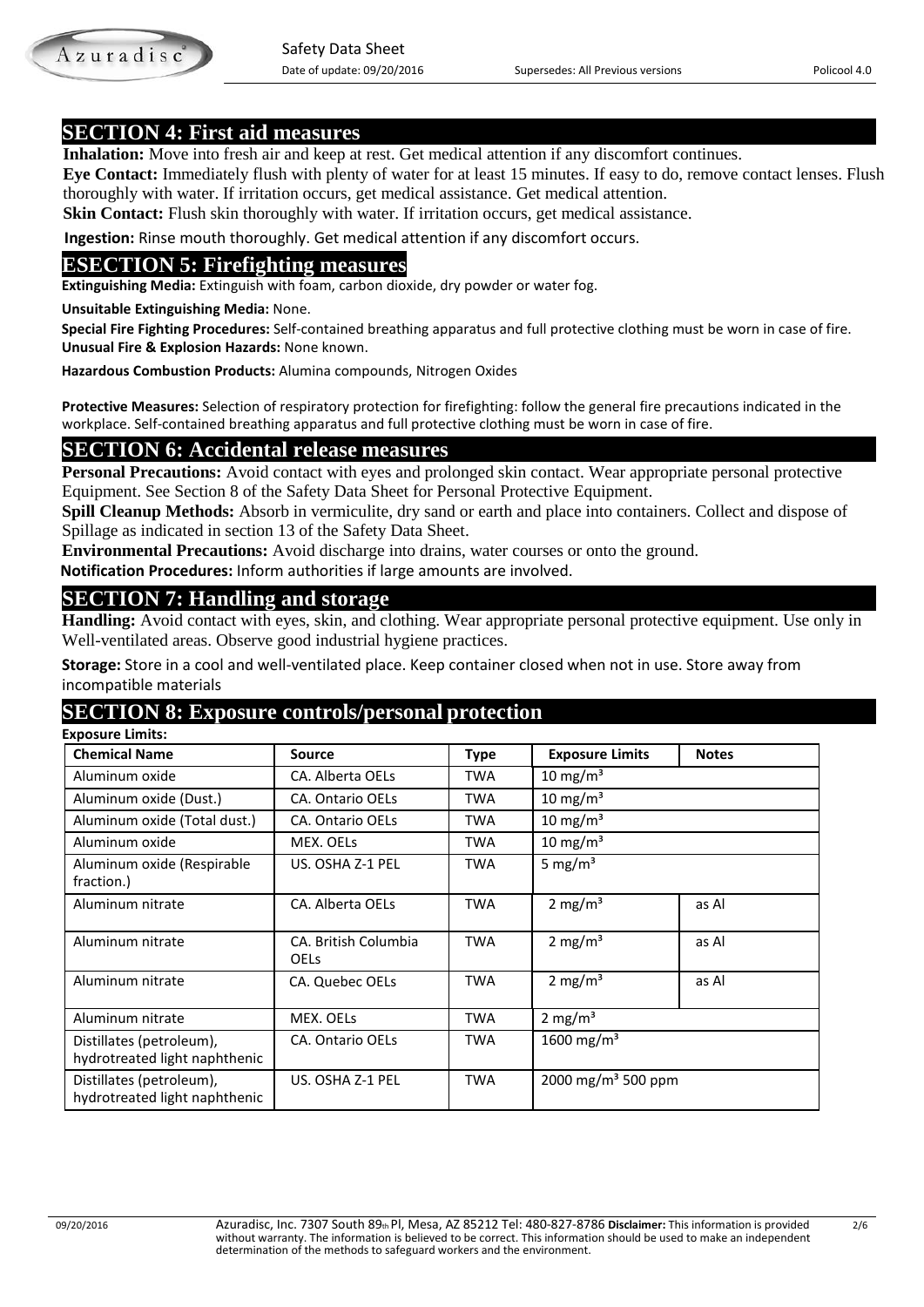**Engineering Controls:** Provide adequate ventilation. Observe Occupational Exposure Limits and minimize the risk of inhalation of spray. Observe good industrial hygiene practices.

 **Respiratory Protection:** If engineering controls do not maintain airborne concentrations below recommended exposure limits (where applicable) or to an acceptable level (in countries where exposure limits have not been established), an approved respirator must be worn. In the United States of America, if respirators are used, a program should be instituted to assure compliance with OSHA Standard 63 FR 1152, January 8, 1998. Respirator type: High-efficiency particulate respirator.

 **Eye Protection:** Wear approved safety goggles.

 **Hand Protection:** Wear protective gloves. Be aware that the liquid may penetrate the gloves. Frequent change is advisable. Suitable gloves can be recommended by the glove supplier.

 **Skin Protection:** Apron and long sleeves are recommended.

 **Hygiene Measures:** Always observe good personal hygiene measures, such as washing after handling the material and before eating, drinking, and/or smoking. Routinely wash work clothing and protective equipment to remove contaminants.

 **Environmental Exposure Controls:** Environmental manager must be informed of all major spillages.

# **SECTION 9: Physical and chemical properties**

**Color:** White **Odor:** No data available. **Odor Threshold:** No data available. **Physical State:** Liquid **pH:** 2.4 - 3.5 **Melting Point:** Not applicable. **Freezing Point:** No data available. **Boiling Point:**  100°C (212°F) **Flash Point:** No data available. **Evaporation Rate:** 1 **Flammability Limit - Upper (%):** No data available. **Flammability Limit - Lower (%):** No data available. **Vapor Pressure:** 3.1 kPa (@ 25°C) **Vapor Density (Air=1):** 1.1 - 1.2 **Specific Gravity:** 1.17 (@ 25°C) **Solubility in Water:** Completely soluble in water **Solubility (Other):** Not applicable. **Partition Coefficient (n-Octanol/water):** No data available. **Auto ignition Temperature:** No data available. **Decomposition Temperature:** No data available. **Viscosity:** 40 cps

# **SECTION 10: Stability and reactivity**<br>**Stability:** Stable under normal temperature conditions

 **Conditions to Avoid:** Excessive heat. Freezing. **Incompatible Materials:** Strong bases.

#### **Hazardous Decomposition Products:**

 At Elevated Temperatures: Alumina compounds, Nitrogen Oxides **Possibility of Hazardous Reactions:** Will not occur.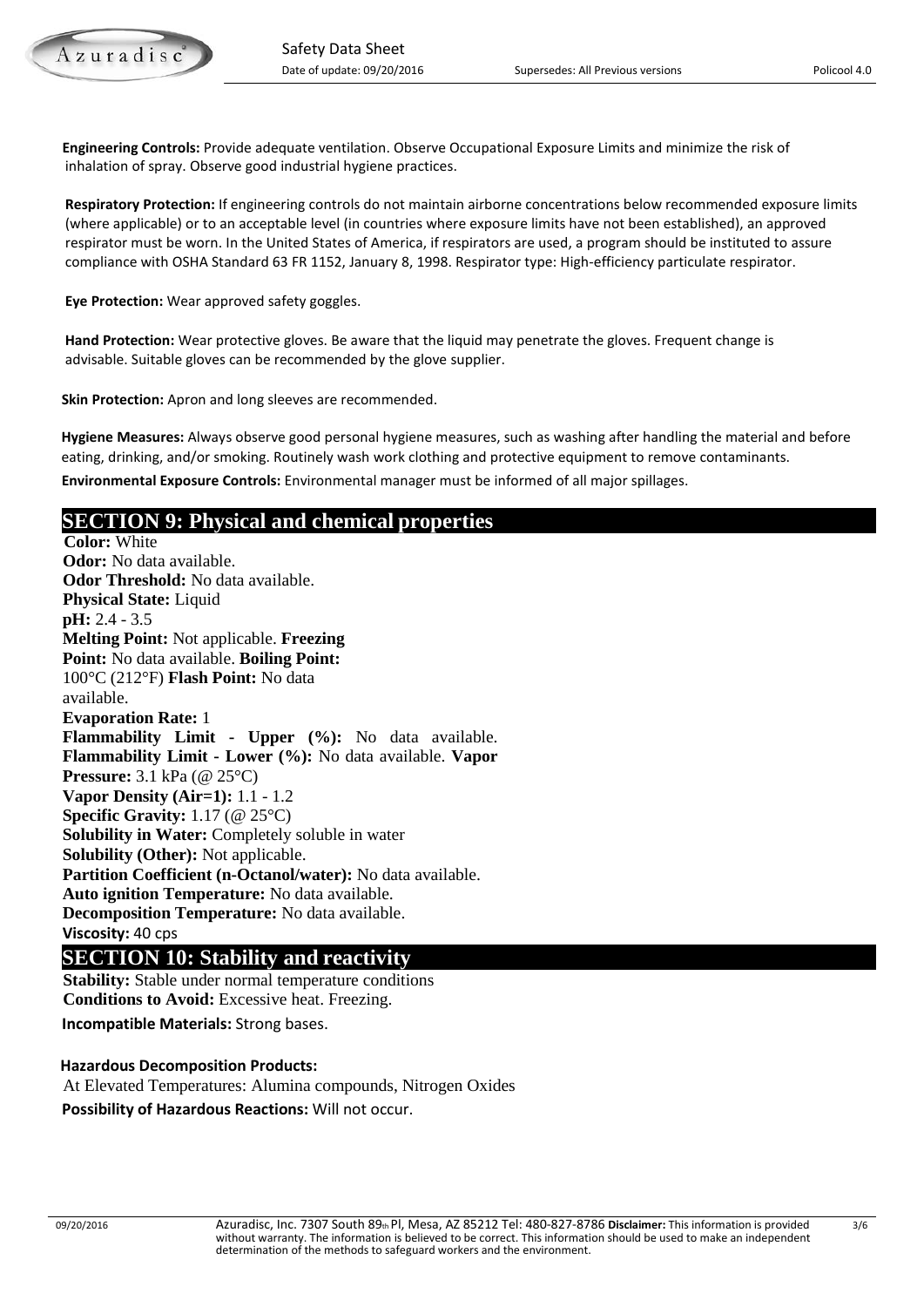# **SECTION 11: Toxicological information**

| <b>Chemical Name</b>          | <b>Test Results</b>              |
|-------------------------------|----------------------------------|
| Aluminum nitrate              | Oral LD50 (Rat): 3671 mg/kg      |
| Distillates (petroleum),      | Inhalation LC50 (Rat): 2.81 mg/l |
| hydrotreated light naphthenic |                                  |

**Listed Carcinogens:** None.

**Product Information** Acute Toxicity:

**Test Results:** No test data available for the product.

 **Other Acute:** Causes eye irritation. May cause skin irritation. **Chronic Toxicity:** No data available.

### **SECTION 12: Ecological information**

**Eco toxicity:** The product components are not classified as environmentally hazardous. However, this does not exclude the possibility that large or frequent spills can have a harmful or damaging effect on the environment.

**Mobility:** The product is soluble in water.

**Persistence and Degradability:** No data available.

**Bioaccumulation Potential:** No data available.

### **SECTION 13: Disposal considerations**

**General Information:** Dispose of waste and residues in accordance with local authority requirements.

 **Disposal Methods:** Disposal recommendations are based on material as supplied. Disposal must be in accordance with current applicable laws and regulations, and material characteristics at time of disposal.

# **SECTION 14: Transport information** No Special Requirements

 **DOT** Not regulated.  **TDG** Not regulated.  **IATA** Not regulated.  **IMDG** Not regulated.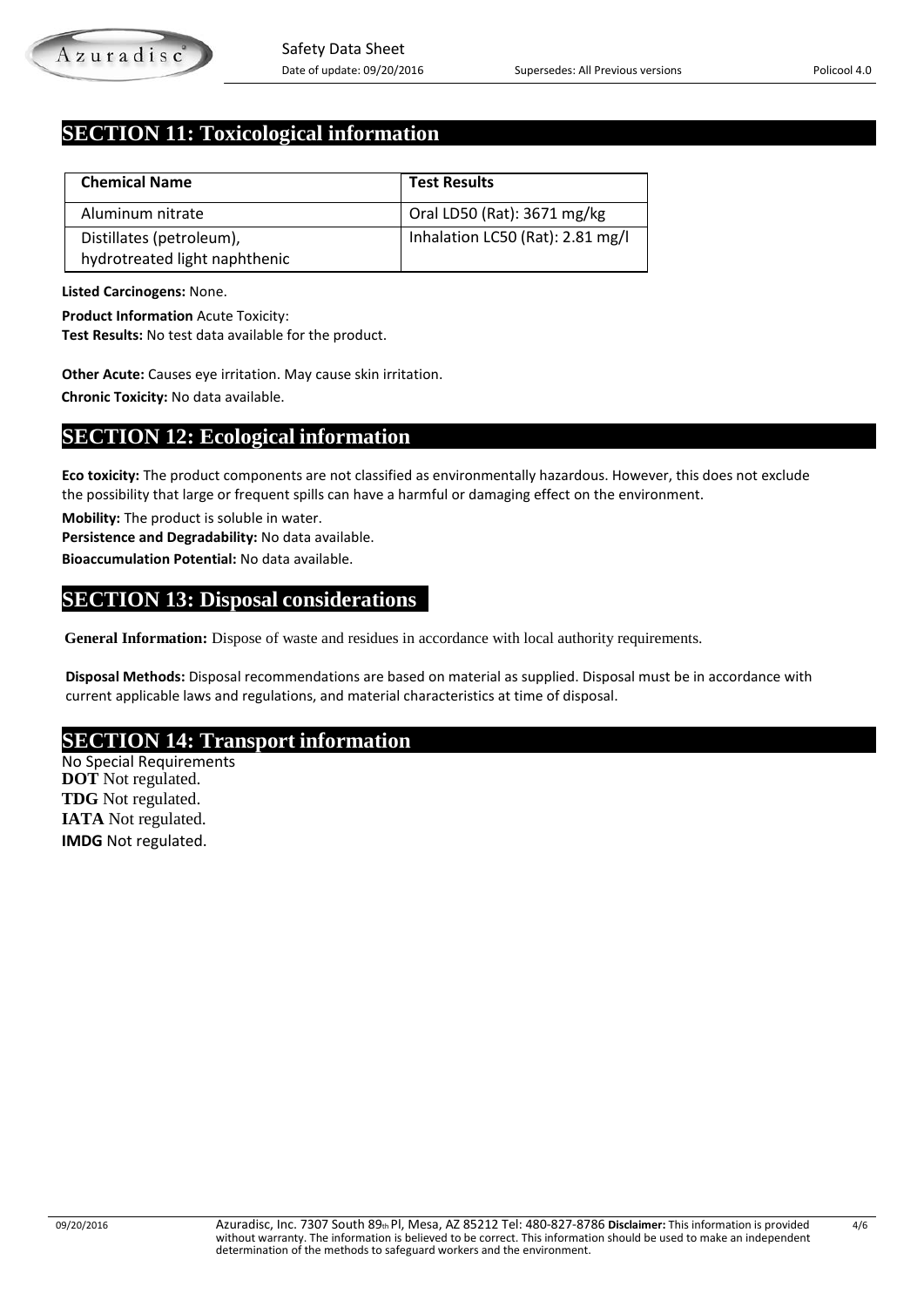# **SECTION 15: Regulatory information**

 **Canadian Controlled Products Regulations:** This product has been classified according to the hazard criteria of the Canadian Controlled Products Regulations, Section 33, and the MSDS contains all required information.

#### **WHMIS Classification:** D2B

#### **Inventory Status:**

This product or all components are listed or exempt from listing on the following inventory: **DSL, TSCA**

#### **US Regulations**

CERCLA Hazardous Substance List (40 CFR 302.4): **Not regulated.**

#### **SARA Title III**

**Section 302 Extremely Hazardous Substances (40 CFR 355, Appendix A):** Not regulated.

#### **Section 311/312 (40 CFR 370):**

| Acute (Immediate) |
|-------------------|
| Chronic (Delayed) |
| Fire              |
| Reactive          |

#### **Section 313 Toxic Release Inventory (40 CFR 372):**

| <b>Chemical Name</b> | CAS-No.   | <b>Reporting threshold</b><br>for other users | <b>Reporting threshold</b><br>for manufacturing and<br>processing |
|----------------------|-----------|-----------------------------------------------|-------------------------------------------------------------------|
| Aluminum nitrate     | 7784-27-2 | 10000 lbs.                                    | 25000 lbs.                                                        |
| Aluminum oxide       | 1344-28-1 | 10000 lbs.                                    | 25000 lbs.                                                        |

For reporting purposes: the De Minimis Concentration for a toxic chemical in a mixture is 0.1% for carcinogens as defined in 29 CFR 1910.1200(d)(4) or 1% for others.

#### **Clean Air Act (CAA) Section 112(r) Accidental Release Prevention (40 CFR 68.130):**

Not regulated.

**Clean Water Act Section 311 Hazardous Substances (40 CFR 117.3):** Not regulated. **Drug Enforcement Act:** Not regulated. **TSCA TSCA Section 4(a) Final Test Rules & Testing Consent Orders:** Not regulated. **TSCA Section 5(a) (2) Final Significant New Use Rules (SNURs) (40CFR 721, Subpt. E):** Not regulated. **TSCA Section 5(e) PMN-Substance Consent Orders:** Not regulated.

**TSCA Section 12(b) Export Notification (40 CFR 707, Subpt. D):** Not regulated.

**State Regulations**

**California Safe Drinking Water and Toxic Enforcement Act of 1986 (Proposition 65):** Not regulated.

**Massachusetts Right-To-Know List:** Aluminum oxide; Distillates (petroleum), hydro treated light naphthenic

**Michigan Critical Materials List (Michigan Natural Resources and Environmental Protection Act (Act. 451 of 1994)):** Not regulated.

 **Minnesota Hazardous Substances List:** Aluminum oxide; Aluminum nitrate

**New Jersey Right-To-Know List:** Aluminum oxide; Aluminum nitrate

 **Pennsylvania Right-To-Know List:** Aluminum oxide; Aluminum nitrate

 **Rhode Island Right-To-Know List:** Aluminum oxide